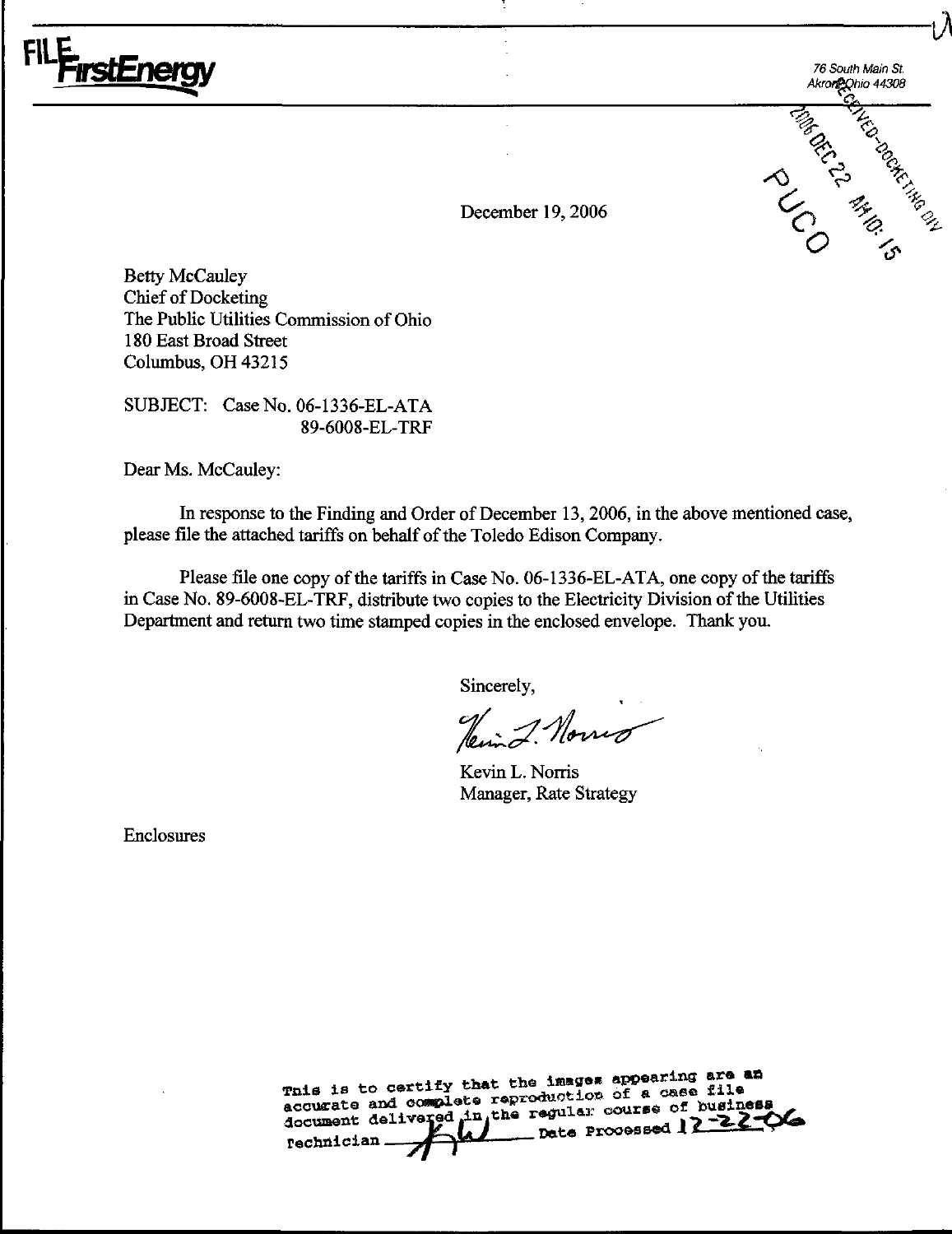## TABLE OF CONTENTS

The following rates, rules and regulations for electric service are applicable throughout Toledo Edison's service territory except as noted.

|                                                                                    | <b>Sheet Numbers</b> | Revision                 |
|------------------------------------------------------------------------------------|----------------------|--------------------------|
| <b>TABLE OF CONTENTS</b>                                                           | $\mathbf{1}$         | 22 <sup>nd</sup> Revised |
| DEFINITION OF TERRITORY                                                            | 3                    | Original                 |
| <b>REGULATIONS</b>                                                                 |                      |                          |
| <b>Standard Rules and Regulations</b>                                              | 4                    | 2 <sup>nd</sup> Revised  |
| <b>Emergency Electrical Procedures</b>                                             | 4                    | 1 <sup>st</sup> Revised  |
| <b>RESIDENTIAL SERVICE</b>                                                         |                      |                          |
| Residential Rate "R-01"                                                            | 10                   | 6 <sup>th</sup> Revised  |
| Residential Rate "R-01a"                                                           | 12                   | 6 <sup>th</sup> Revised  |
| Residential Rate "R-09" (Apartment Rate)                                           | 19                   | 1 <sup>st</sup> Revised  |
| Residential Rate "R-09a" (Apartment Rate)                                          | 20                   | 1 <sup>st</sup> Revised  |
| Residential Conservation Service Program                                           | 21                   | Original                 |
| <b>GENERAL SERVICE</b>                                                             |                      |                          |
| Small School Rate "SR-1a"                                                          | 41                   | 6 <sup>th</sup> Revised  |
| Large School Rate "SR-2a"                                                          | 42                   | 7 <sup>th</sup> Revised  |
| General Service Rate "GS-14"                                                       | 44                   | 7 <sup>th</sup> Revised  |
| Small General Service Schedule                                                     | 45                   | 6 <sup>th</sup> Revised  |
| Medium General Service Schedule                                                    | 46                   | 7 <sup>th</sup> Revised  |
| Partial Service Rate "GS-15"                                                       | 52                   | 1 <sup>st</sup> Revised  |
| Outdoor Night Lighting Rate "GS-13"                                                | 53                   | 6 <sup>th</sup> Revised  |
| Outdoor Security Lighting Rate "GS-18"                                             | 54                   | 6 <sup>th</sup> Revised  |
| PRIMARY POWER SERVICE                                                              |                      |                          |
| Large General Service Rate "PV-45"                                                 | 61                   | 7 <sup>th</sup> Revised  |
| Interruptible Power Rate "PV-46"                                                   | 63                   | Original                 |
| <b>OTHER SERVICE</b>                                                               |                      |                          |
| Co-generation and Small Power Producer Rate "CO-1"                                 | 70                   | Original                 |
| Street Lighting Rate "SL-1"                                                        | 71                   | 8 <sup>th</sup> Revised  |
| Experimental Market Based Tariff                                                   | 74                   | Original                 |
| <b>Interconnection Tariff</b>                                                      | 76                   | Original                 |
| Retail Transition Cost Recovery of<br>Non-bypassable Regulatory Transition Charges | 77                   | Original                 |
|                                                                                    |                      |                          |
| <b>MISCELLANEOUS CHARGES</b>                                                       | 75                   | 1 <sup>st</sup> Revised  |

Filed pursuant to Order dated December 13, 2006, in Case No. 06-1336-EL-ATA, before

The Public Utilities Commission of Ohio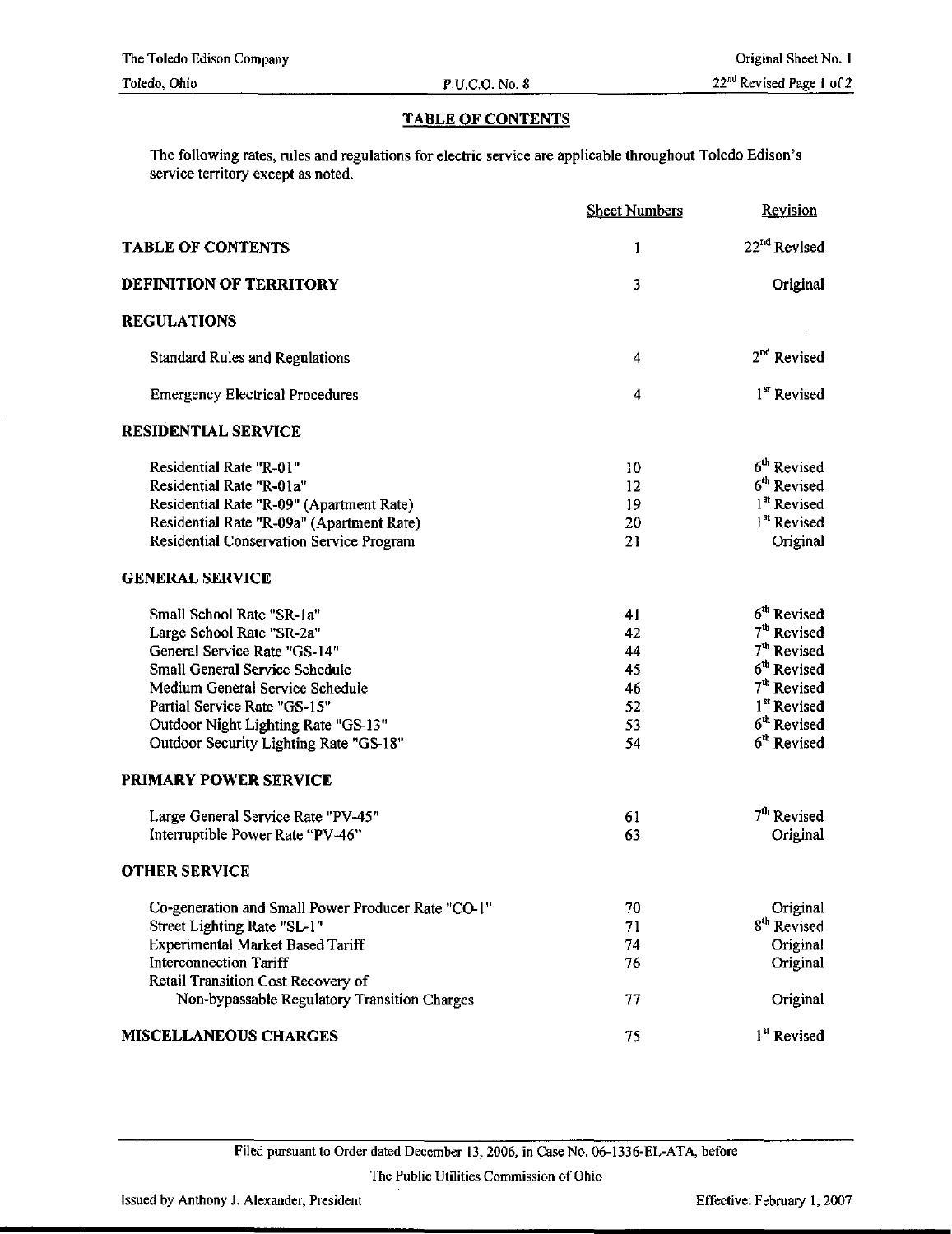## Toledo, Ohio P.U.C.O. No. 8

## TABLE OF CONTENTS

Sheet Numbers Revision

# GRANDFATHERED SERVICE

| Residential Rate "R-02" (Add-On Heat Pump)                | 11 | 7 <sup>th</sup> Revised |
|-----------------------------------------------------------|----|-------------------------|
| Residential Rate "R-06" (Space Heating and Water Heating) | 13 | $7th$ Revised           |
| Residential Rate "R-06a"(Space Heating and Water Heating) | 14 | $7th$ Revised           |
| Residential Rate "R-04" (Water Heating)                   | 15 | 3rd Revised             |
| Residential Rate "R-04a" (Water Heating)                  | 16 | 3 <sup>rd</sup> Revised |
| Residential Rate "R-07" (Space Heating)                   | 17 | 3 <sup>rd</sup> Revised |
| Residential Rate "R-07a" (Space Heating)                  | 18 | 3rd Revised             |
| Small General Service Rate "GS-16"                        | 40 | 3 <sup>rd</sup> Revised |
| Large General Service Rate "GS-12"                        | 43 | 3rd Revised             |
| General Service Electric Space Conditioning Rate "GS-1"   | 47 | 3rd Revised             |
| Optional Electric Process Heating and                     |    |                         |
| Electric Boiler Load Management Rate "GS-3"               | 48 | 6 <sup>th</sup> Revised |
| General Service Heating Rate "GS-17"                      | 49 | $7th$ Revised           |
| Controlled Water Heating Rate "GS-19"                     | 50 | 3rd Revised             |
| Controlled Water Heating Rate "GS-19a"                    | 51 | 3rd Revised             |
| Large Power Rate "PV-44"                                  | 60 | 3 <sup>rd</sup> Revised |

## RIDERS

| Rider No. 1  | <b>Electric Fuel Component Rate</b>                   | 79  | Original                |
|--------------|-------------------------------------------------------|-----|-------------------------|
| Rider No. 4  | Economic Development Rider                            | 80  | Original                |
| Rider No. 4a | Economic Development Rider                            | 81  | Original                |
| Rider No. 6  | Direct Load Control Experiment                        | 83  | Original                |
| Rider No. 7  | Prepaid Demand Option                                 | 84  | Original                |
| Rider No. 8  | <b>Replacement Electricity</b>                        | 85  | Original                |
| Rider No. 9  | Transition Rate Credit Program/Residential            | 86  | 2 <sup>nd</sup> Revised |
| Rider No. 11 | Universal Service Rider                               | 90  | 5 <sup>th</sup> Revised |
| Rider No. 12 | Temporary Rider for EEF                               | 91  | 1 <sup>st</sup> Revised |
| Rider No. 13 | State and Local Tax Rider                             | 92  | 6 <sup>th</sup> Revised |
| Rider No. 14 | Net Energy Metering                                   | 93  | 1 <sup>st</sup> Revised |
| Rider No. 15 | State kWh Tax Self-Assessor Credit Rider              | 94  | 1 <sup>st</sup> Revised |
| Rider No. 16 | <b>Residential Transmission and Ancillary Service</b> | 95  | 1 <sup>st</sup> Revised |
| Rider No. 17 | Commercial Transmission and Ancillary Service         | 96  | 1 <sup>st</sup> Revised |
| Rider No. 18 | Industrial Transmission and Ancillary Service         | 97  | 2 <sup>nd</sup> Revised |
| Rider No. 19 | <b>Regulatory Transition Charge Offset</b>            | 98. | Original                |
| Rider No. 20 | Fuel Recovery Mechanism                               | 99  | Original                |
| Rider No. 21 | Shopping Credit Rider                                 | 100 | Original                |
| Rider No. 22 | Returning Customer Generation Service Rider           | 101 | 1 <sup>st</sup> Revised |
| Rider No. 23 | Shopping Credit Adder                                 | 102 | Original                |

Filed pursuant to Order dated December 13, 2006, in Case No. 06-1336-EL-ATA before

The Public Utilities Commission of Ohio